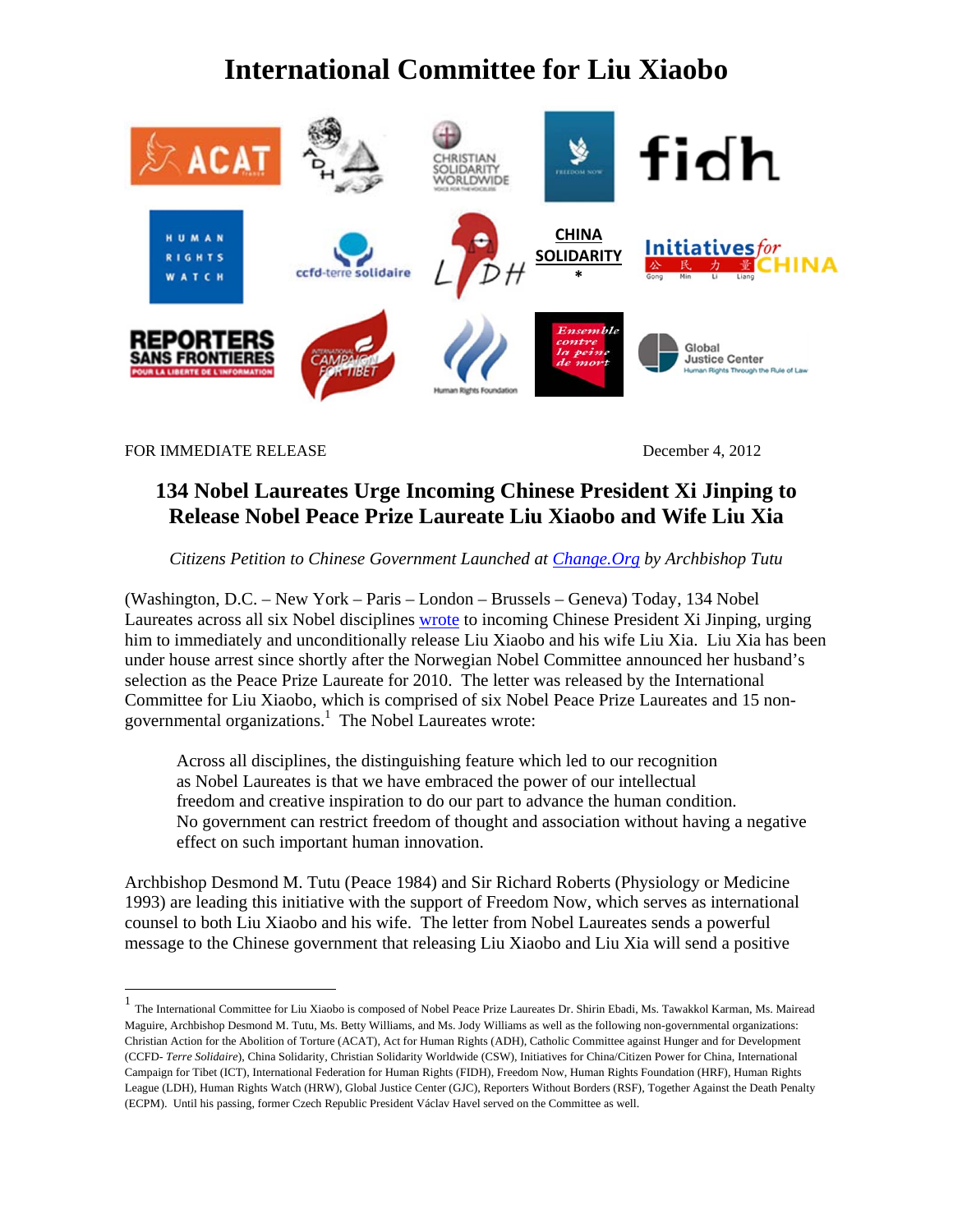# **International Committee for Liu Xiaobo**

signal about the new leadership's priorities and that their ongoing detention hinders China's development and damages its international stature:

"I hope that the Chinese authorities appreciate the diversity of extraordinary achievement represented by the Nobel Laureates who have written to them today," said Archbishop Tutu. "Our effort is not to embarrass China but rather to implore the government to take a different approach that would help China develop in the best way for all its people," he noted. "By releasing Liu Xiaobo and Liu Xia, China can demonstrate its strength and show that it is not fearful of those who seek dialogue about the most effective ways to reform its government," added Richard Roberts.

In addition to launching this letter today, Archbishop Tutu, on behalf of his fellow Laureates, launched a global citizen petition drive to the incoming Chinese President urging Liu Xiaobo and Liu Xia's immediate release.

For further information, please contact:

- Jared Genser, Freedom Now and International Counsel to Liu Xiaobo and Liu Xia (English): jgenser@freedom-now.org, +1-202-320-4135
- Yang Jianli, Initiatives for China (Mandarin, English): yangjianli@initiativesforchina.org, +1- 857-472-9039
- Marie Holzman, China Solidarity (French, Mandarin): marie@holzman.fr, +33-630-809-281
- Thor Halvorssen, Human Rights Foundation (Spanish, English): thor@humanrightsfoundation.org, +1-212-664-8464
- Alain Bouc, Human Rights League (French): alainbouc@sfr.fr, +33 1 42 57 34 66
- Christine Laroque, ACAT-France (French, English): christine.laroque@acatfrance.fr, +33-140- 4074-09

#### And

 Emmanouil Athanasiou, International Committee for Liu Xiaobo Secretariat (French, English, Greek): emathanasiou@gmail.com, + 33-685-735-495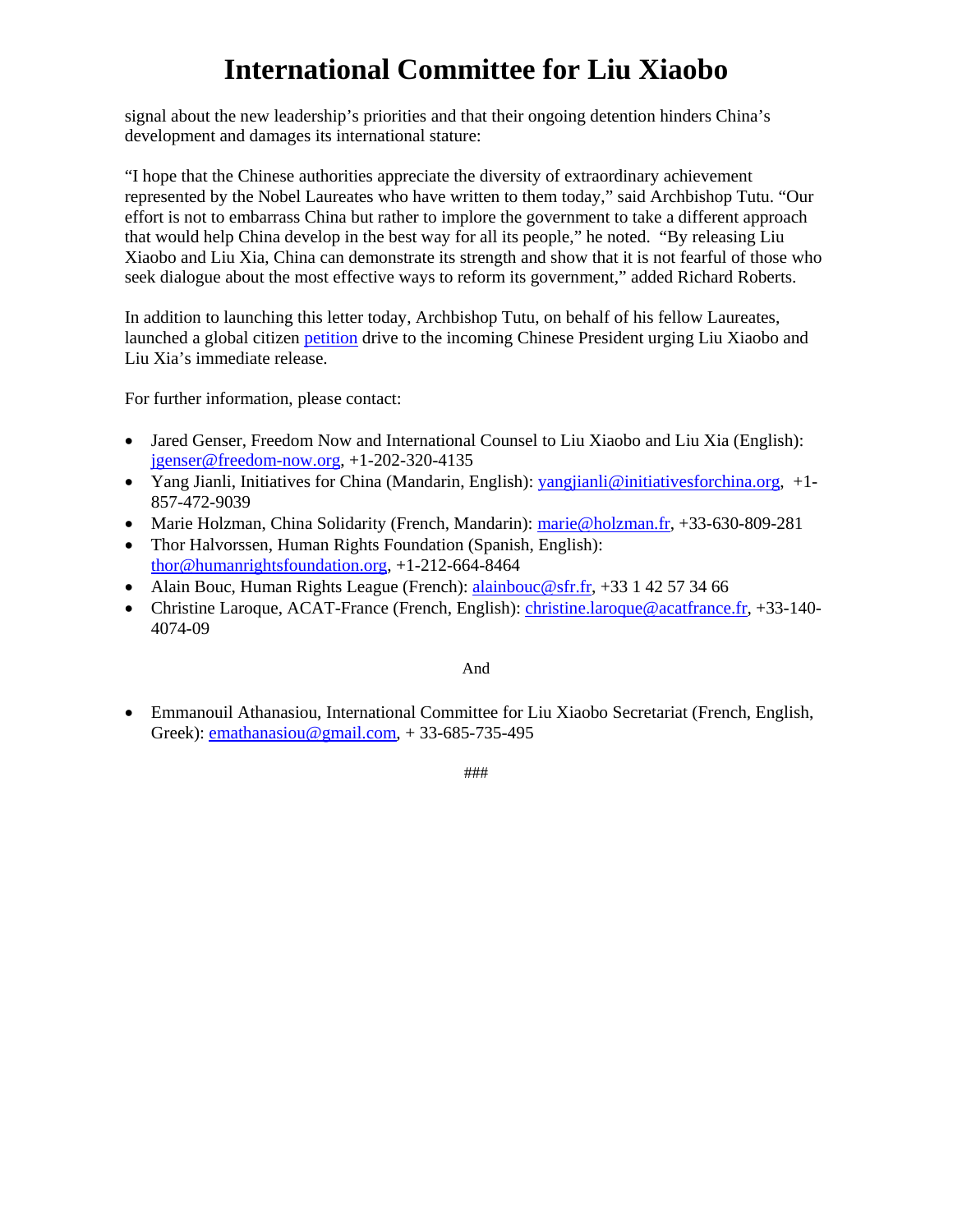December 4, 2012

The Honorable Xi Jinping General Secretary of the Communist Party of China Zhongnanhai, Xichengqu, Beijing City People's Republic of China

Dear Mr. Xi,

As you have taken the first step towards assuming the presidency of the People's Republic of China, we write to welcome the prospect of fresh leadership and new ideas. To that end, we respectfully urge you to release Dr. Liu Xiaobo, the world's only imprisoned Nobel Peace Prize Laureate, and his wife, Liu Xia.

On December 25, 2009, your government sentenced Dr. Liu, a highly respected intellectual and democracy advocate, to 11 years in prison for "inciting subversion." The charges were based on his political essays and co-authorship of "Charter 08," which called for peaceful political reform in China based on the principles of human rights, freedom, and democracy. Shortly after the Norwegian Nobel Committee awarded Dr. Liu its Peace Prize, the government placed Liu Xia under house arrest, where she remains cut off from the outside world two years later without charge or the benefit of any legal process. In response to the continued detentions of Dr. Liu and Liu Xia, the United Nations Working Group on Arbitrary Detention, an independent and impartial body of experts, issued Opinions No. 15-16/2011, finding their detentions to be in violation of international law; however, despite this finding their cases remain unresolved.

Across all disciplines, the distinguishing feature which led to our recognition as Nobel Laureates is that we have embraced the power of our intellectual freedom and creative inspiration to do our part to advance the human condition. No government can restrict freedom of thought and association without having a negative effect on such important human innovation. Indeed, we Laureates are distressed that your government continues to block access to the main Nobel Prize web site (www.nobelprize.org).

During former Chinese President Hu Jintao's state visit to the United States in 2011, he recognized that "a lot still needs to be done in China on human rights." While we welcome such honest assessments, we hope that China's new political leadership will move past merely recognizing the problem and seize this important opportunity to take concrete steps towards embracing the fundamental rights of all Chinese citizens. An essential first step is the immediate and unconditional release of Dr. Liu Xiaobo and his wife Liu Xia.

Sincerely,

| Name:                    |           | <b>Category: Prize Year:</b> |
|--------------------------|-----------|------------------------------|
| Peter Agre               | Chemistry | 2003                         |
| Thomas R. Cech           | Chemistry | 1989                         |
| Martin Chalfie           | Chemistry | 2008                         |
| <b>Aaron Ciechanover</b> | Chemistry | 2004                         |
| Paul J. Crutzen          | Chemistry | 1995                         |
| Robert F. Curl Jr.       | Chemistry | 1996                         |
| Johann Deisenhofer       | Chemistry | 1988                         |

### 134 Nobel Prize Laureates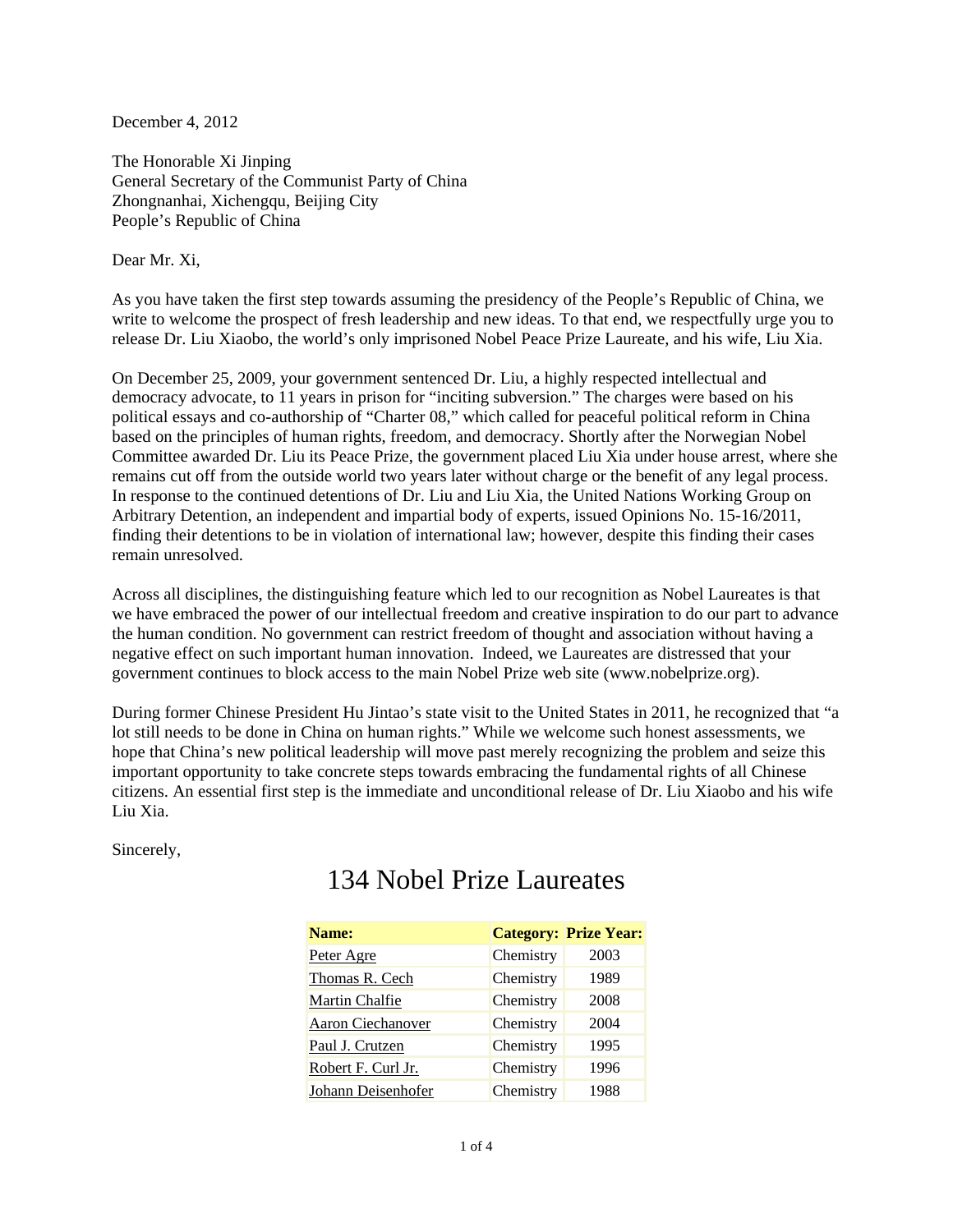| Richard R. Ernst                   | Chemistry  | 1991 |
|------------------------------------|------------|------|
| Gerhard Ertl                       | Chemistry  | 2007 |
| <b>Walter Gilbert</b>              | Chemistry  | 1980 |
| Robert H. Grubbs                   | Chemistry  | 2005 |
| Dudley R. Herschbach               | Chemistry  | 1986 |
| <b>Avram Hershko</b>               | Chemistry  | 2004 |
| Roald Hoffmann                     | Chemistry  | 1981 |
| Robert Huber                       | Chemistry  | 1988 |
| Roger D. Kornberg                  | Chemistry  | 2006 |
| <b>Sir Harold Kroto</b>            | Chemistry  | 1996 |
| Yuan T. Lee                        | Chemistry  | 1986 |
| Mario J. Molina                    | Chemistry  | 1995 |
| Kary B. Mullis                     | Chemistry  | 1993 |
| John C. Polanyi                    | Chemistry  | 1986 |
| Venkatraman Ramakrishnan Chemistry |            | 2009 |
| Richard R. Schrock                 | Chemistry  | 2005 |
| Jens C. Skou                       | Chemistry  | 1997 |
| Thomas A. Steitz                   | Chemistry  | 2009 |
| Roger Y. Tsien                     | Chemistry  | 2008 |
| Sir John E. Walker                 | Chemistry  | 1997 |
| <b>Kurt Wuthrich</b>               | Chemistry  | 2002 |
| Ada E. Yonath                      | Chemistry  | 2009 |
| Kenneth J. Arrow                   | Economics  | 1972 |
| Peter A. Diamond                   | Economics  | 2010 |
| Daniel Kahneman                    | Economics  | 2002 |
| Finn E. Kydland                    | Economics  | 2004 |
| Robert E. Lucas Jr.                | Economics  | 1995 |
| Harry M. Markowitz                 | Economics  | 1990 |
| Eric S. Maskin                     | Economics  | 2007 |
| Daniel L. McFadden                 | Economics  | 2000 |
| James A. Mirrlees                  | Economics  | 1996 |
| Dale T. Mortensen                  | Economics  | 2010 |
| Roger B. Myerson                   | Economics  | 2007 |
| Douglass C. North                  | Economics  | 1993 |
| Thomas J. Sargent                  | Economics  | 2011 |
| Thomas C. Schelling                | Economics  | 2005 |
| Vernon L. Smith                    | Economics  | 2002 |
| Oliver E. Williamson               | Economics  | 2009 |
| J. M. Coetzee                      | Literature | 2003 |
| <b>Gunter Grass</b>                | Literature | 1999 |
| Elfriede Jelinek                   | Literature | 2004 |
| <b>Toni Morrison</b>               | Literature | 1993 |
| Herta Muller                       | Literature | 2009 |
| <b>Tomas Transtromer</b>           | Literature | 2011 |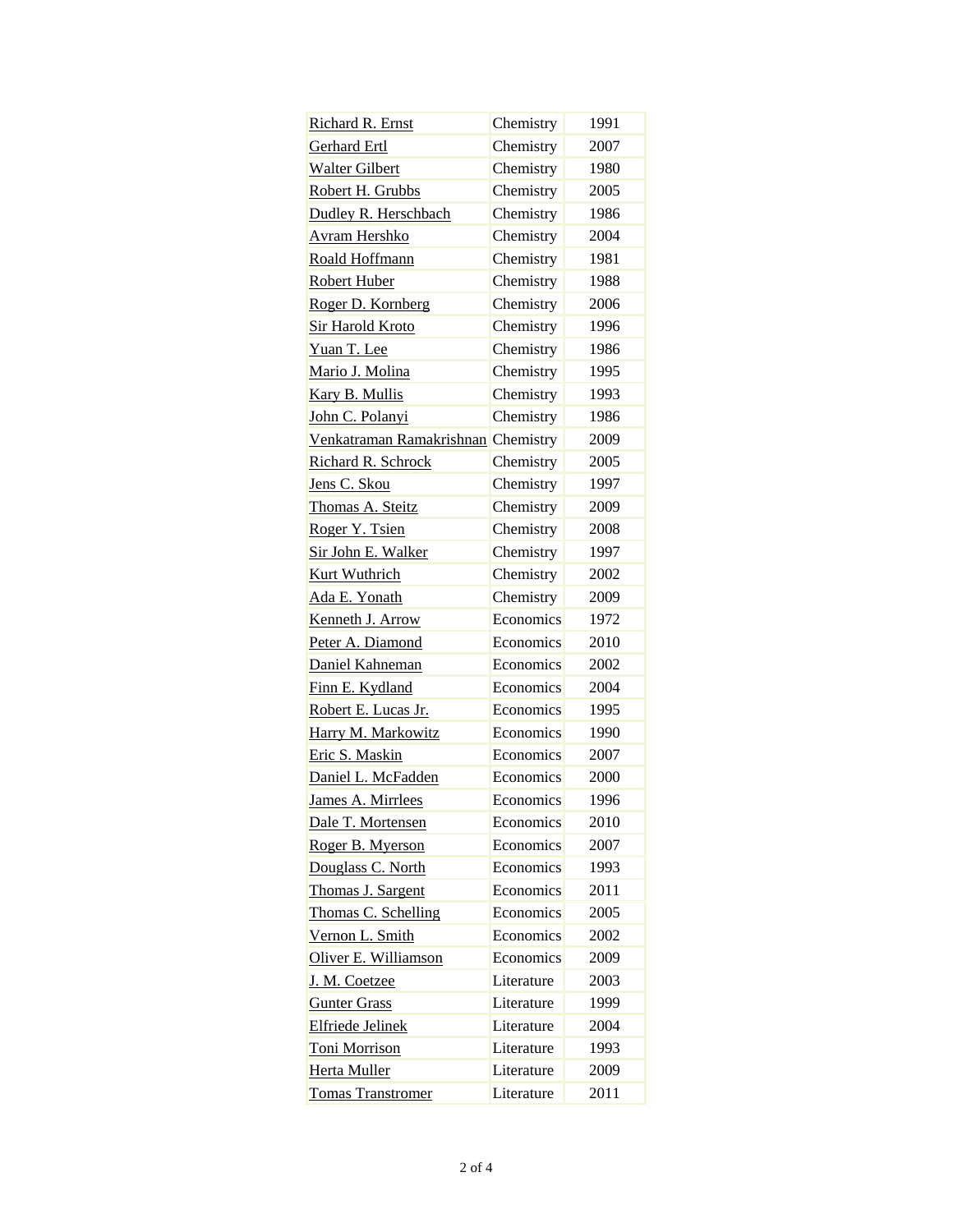| Mario Vargas Llosa                   | Literature | 2010 |
|--------------------------------------|------------|------|
| David Baltimore                      | Medicine   | 1975 |
| Francoise Barre-Sinoussi             | Medicine   | 2008 |
| J. Michael Bishop                    | Medicine   | 1989 |
| Gunter Blobel                        | Medicine   | 1999 |
| <b>Sydney Brenner</b>                | Medicine   | 2002 |
| Linda B. Buck                        | Medicine   | 2004 |
| Sir Martin J. Evans                  | Medicine   | 2007 |
| Andrew Z. Fire                       | Medicine   | 2006 |
| Edmond H. Fischer                    | Medicine   | 1992 |
| Alfred G. Gilman                     | Medicine   | 1994 |
| <b>Paul Greengard</b>                | Medicine   | 2000 |
| Carol W. Greider                     | Medicine   | 2009 |
| Roger Guillemin                      | Medicine   | 1977 |
| Sir John B. Gurdon                   | Medicine   | 2012 |
| Leland H. Hartwell                   | Medicine   | 2001 |
| Harald zur Hausen                    | Medicine   | 2008 |
| H. Robert Horvitz                    | Medicine   | 2002 |
| David H. Hubel                       | Medicine   | 1981 |
| Tim Hunt                             | Medicine   | 2001 |
| Louis J. Ignarro                     | Medicine   | 1998 |
| Eric R. Kandel                       | Medicine   | 2000 |
| Rita Levi-Montalcini                 | Medicine   | 1986 |
| Craig C. Mello                       | Medicine   | 2006 |
| Joseph E. Murray                     | Medicine   | 1990 |
| Erwin Neher                          | Medicine   | 1991 |
| <b>Sir Paul Nurse</b>                | Medicine   | 2001 |
| Christiane Nusslein-Volhard Medicine |            | 1995 |
| Stanley B. Prusiner                  | Medicine   | 1997 |
| <b>Sir Richard J. Roberts</b>        | Medicine   | 1993 |
| Hamilton O. Smith                    | Medicine   | 1978 |
| John E. Sulston                      | Medicine   | 2002 |
| Jack W. Szostak                      | Medicine   | 2009 |
| E. Donnall Thomas                    | Medicine   | 1990 |
| J. Robin Warren                      | Medicine   | 2005 |
| Eric F. Wieschaus                    | Medicine   | 1995 |
| Torsten N. Wiesel                    | Medicine   | 1981 |
| <b>Amnesty International</b>         | Peace      | 1977 |
| <b>Carlos Filipe Ximenes Belo</b>    | Peace      | 1996 |
| <b>Mairead Maguire</b>               | Peace      | 1976 |
| <b>Shirin Ebadi</b>                  | Peace      | 2003 |
| Leymah Roberta Gbowee                | Peace      | 2011 |
| Tawakkul Karman                      | Peace      | 2011 |
| The 14th Dalai Lama                  | Peace      | 1989 |